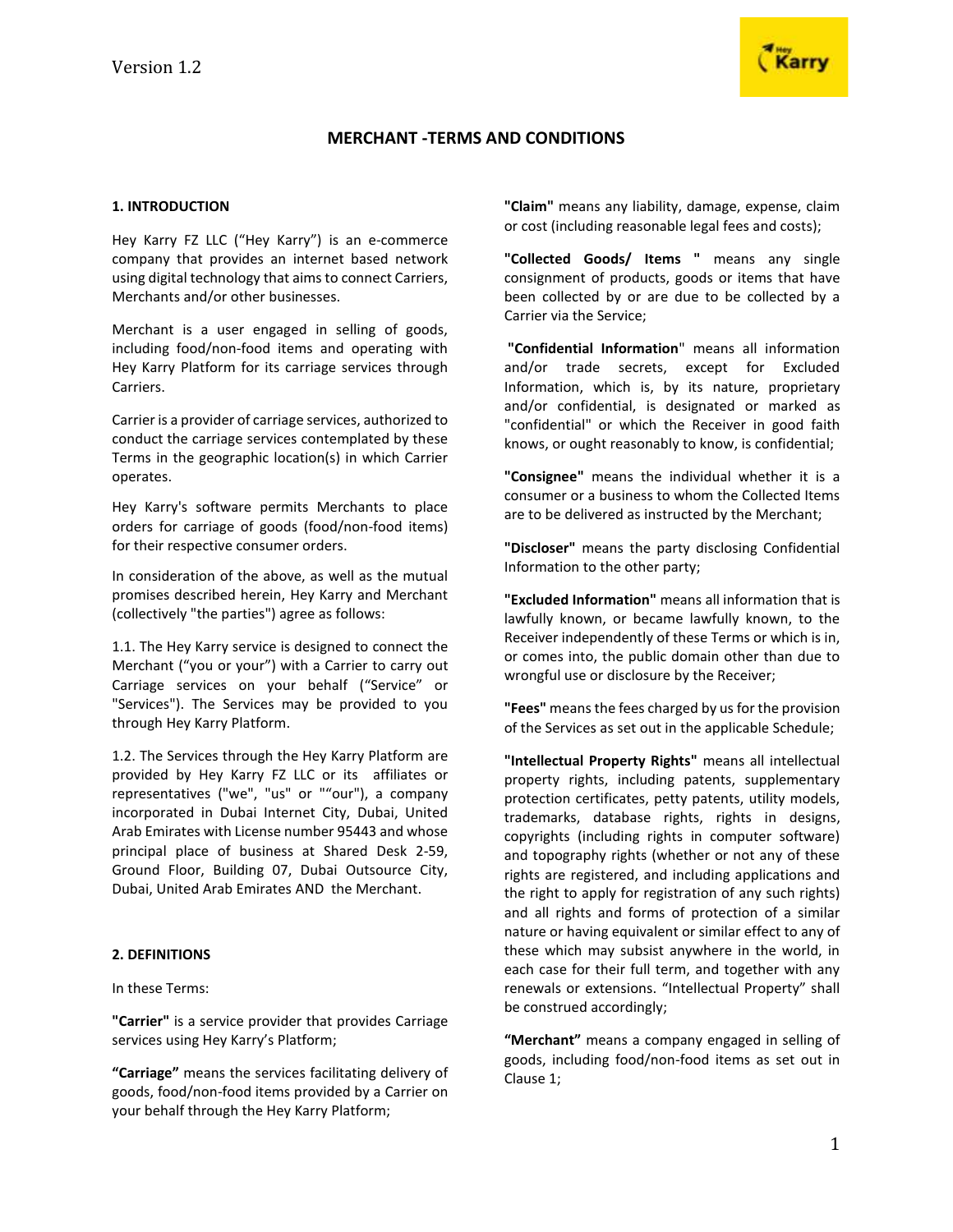

**"Privacy Policy"** means our privacy policy, as updated by us from time to time, available at our website.

**"Hey Karry Platform or Platform"** is an e-commerce portal provided by Hey Karry FZ LLC that provides an internet based platform via an application, website and call center, using digital technology which aims to connect Carriers, Merchants and/or other businesses;

**"Receiver"** means the party receiving Confidential Information from the other party;

"**Schedule**" shall be a reference to the appropriate Schedule attached to these Terms and by such reference the appropriate Schedule is incorporated into and made part of these Terms.

**"Services"** shall have the meaning set out in Clause 1.1;

**"Term"** shall have the meaning set out in Clause 16;

### **3. THE SERVICES**

3.1. These terms and conditions ("Terms"), our Privacy Policy (a copy of which is available on our website www.heykarry.com) will inform you on how we aim to provide, and how you may use the Services.

3.2. By using our Services, you acknowledge and accept these Terms in full. For the avoidance of doubt, by using our Services you create a binding legal agreement between you and us which will be governed by these Terms (if one has not already been created by your signature of these Terms hereunder). Other than these Terms, no other terms and conditions shall be acceptable unless and until specifically authorized and agreed by us in writing.

### **4. HEY KARRY PLATFORM**

4.1. Hey Karry's Platform permits Merchants to place orders for Carriage of goods (food/non-food items) for their respective consumer orders. Once such orders are made by any of Hey Karry's registered Merchants in the Hey Karry Platform, Hey Karry software notifies Carriers who are online, that a Carriage assignment is to be executed and the Hey Karry software facilitates completion of the Service.

Hey Karry is not a Merchant, nor a Carriage service provider.

4.2 These Terms govern your use of the Hey Karry Platform. Hey Karry FZ LLC provides you the nonexclusive and revocable license to access and use the Hey Karry Platform.

4.3. You should read these Terms carefully before accessing or using the Hey Karry Platform. If you do not agree to be bound by these Terms, you may not use or access the Hey Karry Platform.

4.4. Your access and use of Hey Karry Platform constitute your agreement to be bound by these Terms, which establishes a contractual relationship between you and Hey Karry. Hey Karry may immediately terminate these Terms with respect to you, or generally cease offering or deny access to the Hey Karry Platform or any portion thereof, at any time or for any reason without notice.

4.5. Hey Karry may amend these Terms from time to time. Amendments will be effective upon the date Hey Karry's notification is received by you if through email or posting of updated Terms displayed when logging in to the Hey Karry Platform with subsequent acceptance in line with UAE Federal Law No. 1 of 2006 on Electronic Commerce and Transactions. Your continued access or use of the Hey Karry Platform after such notification and acceptance constitutes your consent to be bound by these Terms and any amendments.

4.6. Upon execution of these Terms, the Hey Karry Platform will be made available to you for you to access and request Carriage Services provided by Carriers. The Hey Karry Platform allows users like you to connect and contract with Carriers.

### **5. OUR OBLIGATIONS**

Subject to your compliance with your obligations set out in these Terms, we agree to take commercially reasonable efforts to provide and make the Services available to you.

### **6. CHANGES**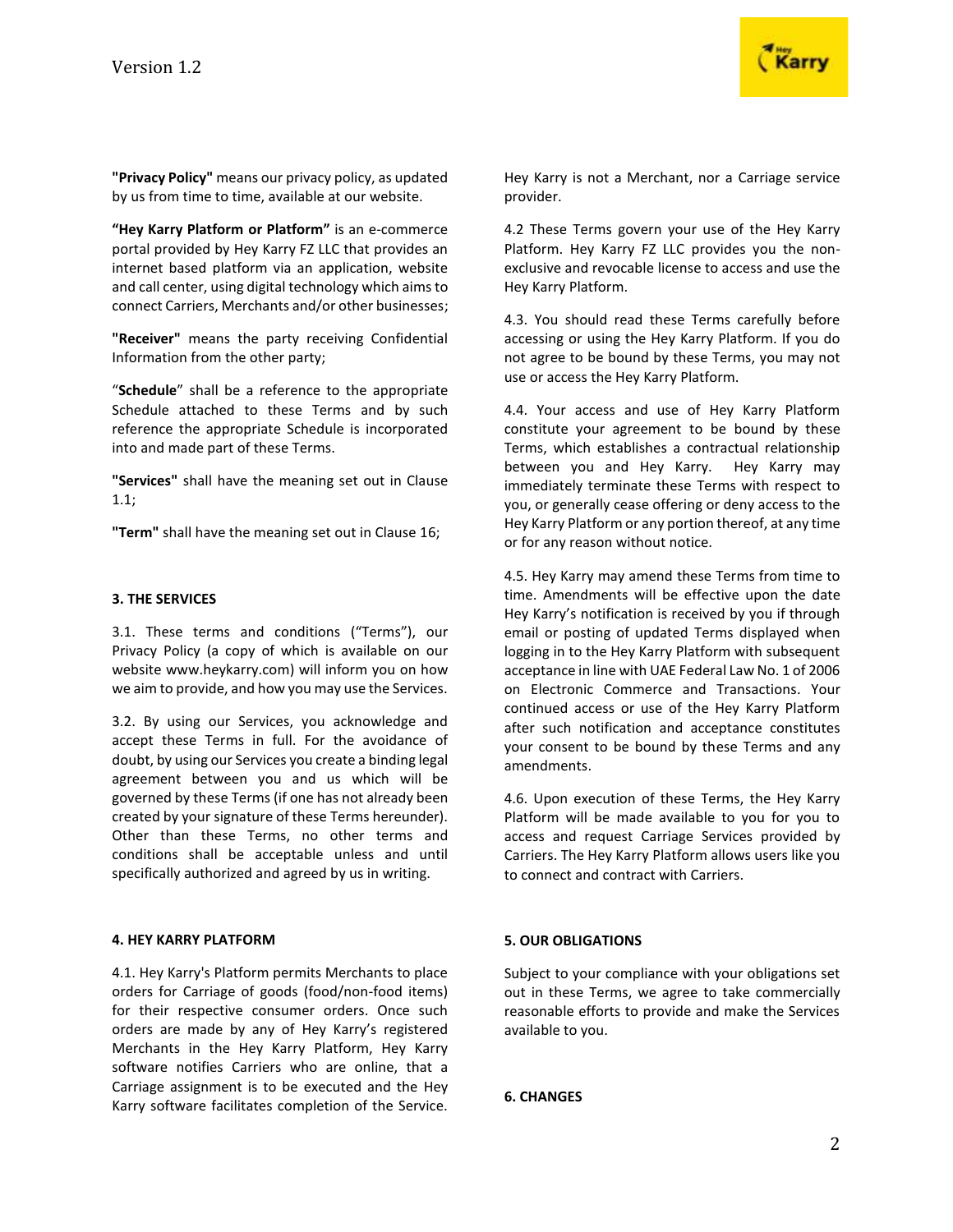We may make changes to the Services, these Terms, or the Fees at our sole discretion. If we do, we will notify you by email. By continuing to use the Services after we notify you of any such change, you thereby accept and agree to the changes and/or increase in the Fees stated within such notice.

# **7. PAYMENTS**

7.1 In consideration of our provision of the Services, you shall pay to us all fees and charges set out or referred to in these Terms.

7.2. All Fees for the Services set out or referred to in these Terms, shall be invoiced to you and payable through wire transfer as prescribed under the applicable Schedule.

7.3. The current in force price list used to calculate the Fees is set out in a separate Schedule to these Terms.

7.4 All Fee Amount payable to Hey Karry will be subject to value added tax which will be added to all invoices raised by Hey Karry.

7.5 Hey Karry, at its sole discretion, agrees to prepare and make available, on a periodic basis, to the Merchant (by e-mail or posting to the Platform) a statement showing the accounting for the Fee Amount and collections and other transactions from the preceding month. Absent manifest error, each monthly statement shall be deemed correct and binding upon the Merchant unless the Merchant brings all errors or mistakes to Hey Karry's attention through written communication.

7.6. We reserve the right to suspend, restrict or terminate the Services until payment of any outstanding Fees has been made in full. We will not be liable for any non-performance of the Services or for any loss, damage or inconvenience of whatsoever nature suffered by you as the result of the suspension, restriction or termination of the Services pursuant to this clause.

7.7. If any taxes, customs duties, deductions or charges are payable by or imposed on us or may be chargeable in connection with the Services, you shall pay it and/or we shall have the right to charge you a

sum equivalent to such taxes, customs duties, deductions and/or other charges.

7.8. You agree to provide us cash deposit as security of timely payments due from you to us as per our requirements. In the event you fail to provide us cash deposit, you agree to provide us a guarantee cheque as security. The amounts of cash deposit or guarantee cheque will be determined by us. We agree that this cash deposit or guarantee cheque will be refundable subject to complete payment of the Fees by you and settlement of all outstanding dues owed by you to us.

7.9. You agree that we may set off any amount owed by us to you, against any amount owed by you to us. This will be clearly set out in the invoice or through other communications sent by us to you.

7.10. We accept payments in cash which are collected by the Carriers on your behalf or alternatively through our online payment facility. In the event, the Consignee chooses to make payment in cash or through credit card to the Carrier, Hey Karry hereby disclaims and excludes any and all liability for any fraud committed by the Consignee or Carriers for accepted cash or through credit card or in relation thereto and you agree to indemnify and hold us harmless for the same. You understand that cash payment is not collected by us directly and we will only aggregate the payment received by us through the Carrier. We will request the Carrier to obtain insurance for fraudulent transactions. However, we will not be under any obligation to undertake any due diligence or background checks in relation to the insurance or its adequacy.

7.11 We are not responsible for and shall have no liability to you for the Carrier's failure to collect payment where the Consignee's credit card is declined or payment process fails whether the same is owing to technical reasons or due to negligence of the Carrier.

#### **8. BOOKINGS, CANCELLATIONS AND CARRIAGE**

8.1. To request a booking for a Carrier, you must submit your request via the Hey Karry Platform and provide us with all the information requested by us in order to provide you the Services.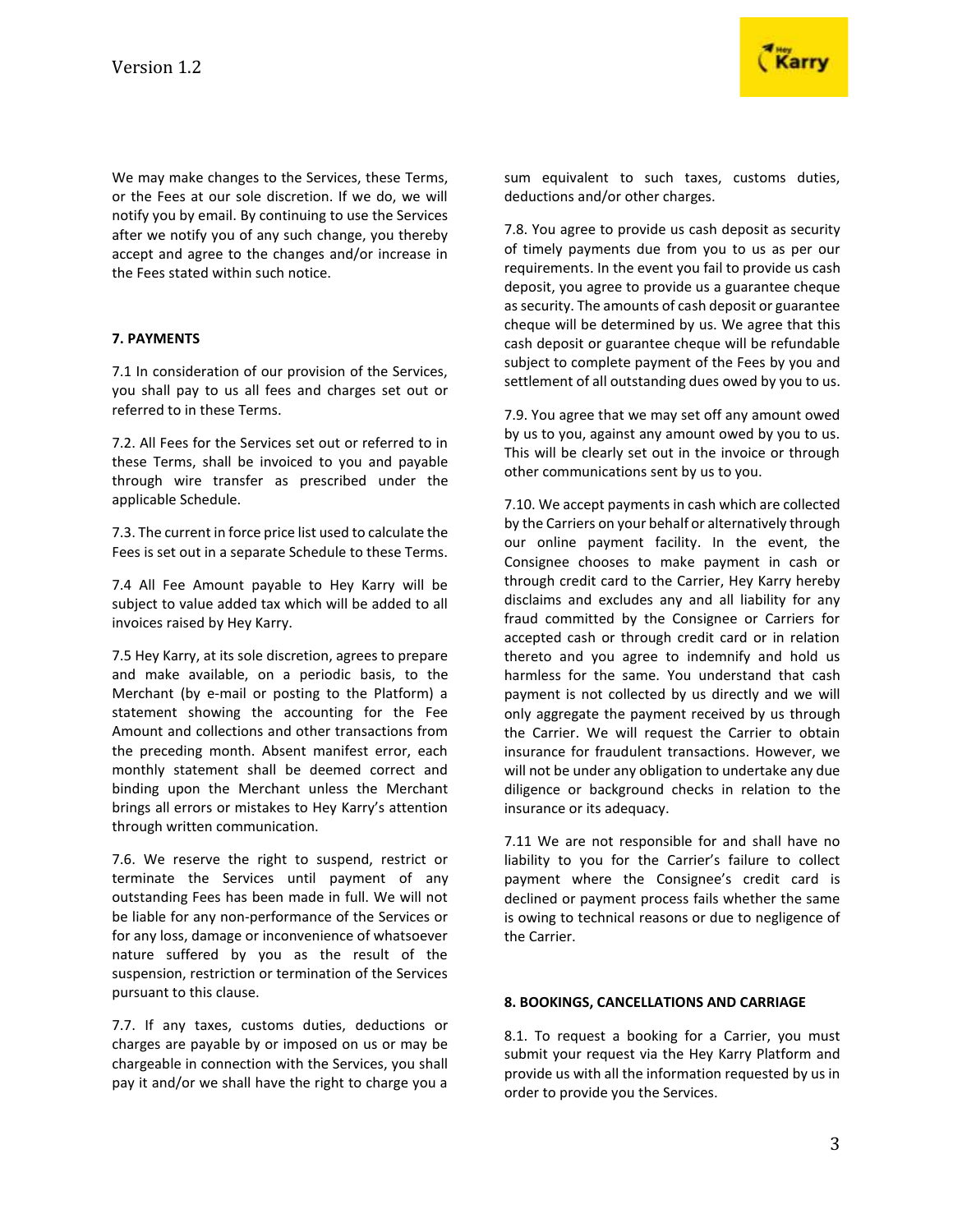

8.2. You will be notified when a Carrier has been assigned to your request. You may only cancel or reschedule your request through the Hey Karry Platform. If you cancel or reschedule your request, the rates, if applicable, shall apply as given in the relevant Schedule.

8.3. The collection time (from Merchant) and Carriage time (to Consignee) collectively referenced as (ETA) via the Hey Karry Platform, are approximations only. We will use commercially reasonable efforts to meet the ETA through our Carriers. However, we shall not be liable for any failure to meet the ETA.

8.4. You must immediately notify us of any event which may reasonably reduce the demand for the Services, including unavailability of your website or mobile application or your inability to connect with our systems. If such event continues for more than twenty-four (24) hours after notification to us, we shall be entitled to suspend the provision of the Services until twenty four (24) hours after you have notified us that the event has ended (and it has, in fact, ended).

8.4. We may in our sole discretion reject a booking request placed by you without the need to give any reason.

8.5. You shall notify us in writing, at least seven (7) days in advance, of any upcoming marketing campaigns created and/or run by you which may increase the demand for the Services. If you fail to do so, you acknowledge that we shall not be liable for any failure to meet the service levels.

# **9. COLLECTED ITEMS**

9.1. Where you are using the Services to deliver Collected Items to a Consignee, the contract of sale in relation to your Collected Item is made between you and that Consignee and not with us or the Carrier. We hereby expressly exclude any and all liability in relation thereto and you agree to indemnify and hold us harmless for the same.

9.2. Collected Items may not include:

(a) counterfeit goods, products or items that are illegal, guns or weapons, living organisms or animals, medical waste, bullion, precious stones, currency, explosives, ammunition, human remains, ivory, narcotics, etc.; or

(b) goods, products or items which have been classified as hazardous, dangerous, are prohibited and/or restricted.

9.3. Carrier reserves the right to inspect any and all Collected Items if they suspect that there might be in breach of Clause 9.2.

9.4. You are responsible for preparing and packaging the Collected Items in a form suitable for Carriage by the Carrier and for ensuring the weight and dimensions restrictions are met before the Carrier has arrived at your location. The Carrier will be obliged to deliver the Collected Items to the address provided by you however, should the weight, dimensions or the address be invalid or otherwise incorrect, the provisions of Clause 8 shall apply.

9.5. Carriers do not recommend that you use the Service to deliver fragile or delicate products, goods or items but, if you do, you do so at your own risk. We shall not be liable or held responsible for any damage to delicate or fragile goods transported during the provision of the Services.

9.6 Nothing in these Terms, will oblige us to facilitate the Carriage of any goods/products in contravention of local authority regulations or any guidelines on permissible carriage of goods irrespective of the type of items being carried.

# **10. INTELLECTUAL PROPERTY RIGHTS**

10.1. Subject to these Terms, we (or our licensors, as applicable) retain ownership of the Services and its associated Intellectual Property Rights (including those in our website and mobile application). To the extent necessary for the Services, we hereby grant you a revocable, non-exclusive, non-transferable, non-sub licensable, free of charge right to use our Intellectual Property for the duration of the Services only and solely for your own use to the extent permitted by us. For the avoidance of doubt, all rights we do not specifically grant to you in these Terms, have been and are reserved by us.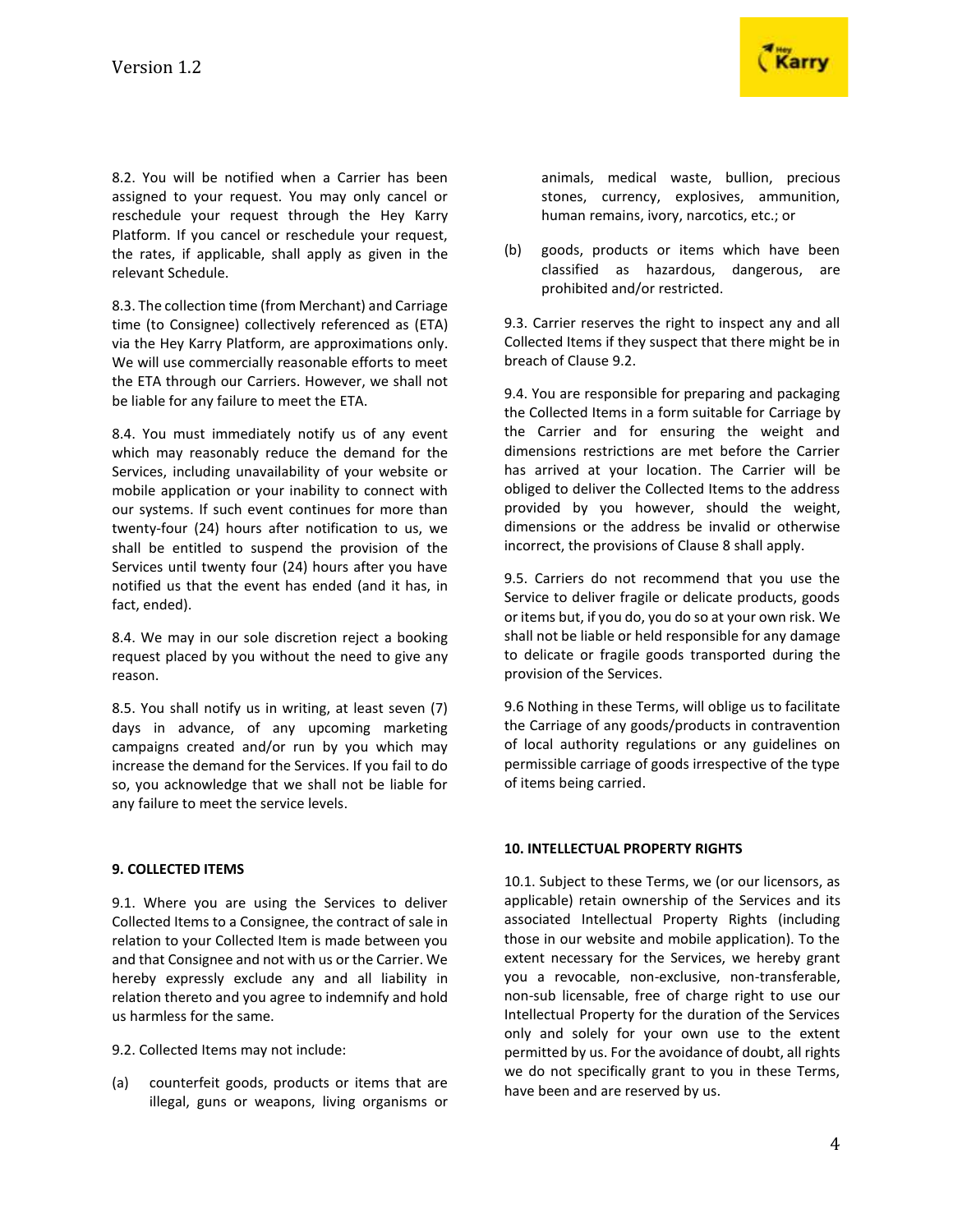10.2. You agree that you shall not copy, decompile, reverse engineer or otherwise derive or attempt to derive source code from the Services (including our website, Platform and/or mobile application) except as is permitted if any by the UAE Federal Law No.7 of 2002 concerning Copyrights and Neighboring Rights (as amended) among others, where such actions cannot be prohibited because they are essential for the purpose of achieving inter-operability of the Services with another software program, and provided that the information obtained by you during such activities:

- (a) is used only for the purpose of achieving interoperability of the Services with another software program;
- (b) is not unnecessarily disclosed or communicated without our prior written consent to any third party; and
- (c) is not used to create any software or service that is substantially similar to the Services.

10.3 You shall cease to use the Intellectual Property upon termination or expiration of the Terms.

### **11. WARRANTIES**

11.1. You warrant:

- (a) that you will not use the Services for any illegal purpose or in any way that interrupts, damages or impairs the Services;
- (b) not to use the Services to deliver any item that is hazardous, dangerous, illegal, restricted or intended only to annoy or abuse other users or third parties (including us or Carriers);
- (c) to comply with any and all terms of service that apply between you and the Carrier that transports your item (as may be notified to you);
- (d) not to use the Services to transmit any viruses (or similar malicious code) or any material that is infringing, obscene, defamatory, threatening or unlawful or that may harm us or any third party;



- (e) to keep your account username and password secure at all times and not to disclose it to any other person; and
- (f) not to allow any other person to use or access your account without your express prior authorization.

11.2. You warrant that you will perform your obligations under these Terms, including preparation and packaging of Collected Items for Carriage, with due care and skill and in accordance with industry standards.

11.3. The Services are provided on an "as-is" basis. Except as expressly provided, in these Terms, we make no warranties, express or implied, with respect to the Services or deliverables to be provided. All warranties, conditions and other terms (including but not limited to fitness of purpose or merchantability) are hereby expressly disclaimed and excluded to the fullest extent permitted by law.

### **12. COMPLAINTS**

12.1. If a Consignee makes a complaint to us about a Collected Item itself (such as a complaint about the quality of a product), we shall be entitled to re-direct that complaint to you.

12.2. You shall be solely responsible for, and shall indemnify and hold us harmless against any and all claims arising from or related to the Collected Items, including but not limited to, Claims that:

- (a) any Collected Item does not reflect the product information or other descriptions of the Collected Item published by you or its owner or otherwise made available to any Consignee;
- (b) any Collected Items from the applicable order placed by a Consignee are damaged or of nonconsumable nature;
- (c) there are products/items or goods missing which should have been included with the Collected Items as part of the same or a connected order placed by a Consignee with you; and
- (d) the Collected Items are inadequate, poor quality or otherwise not fit for purpose.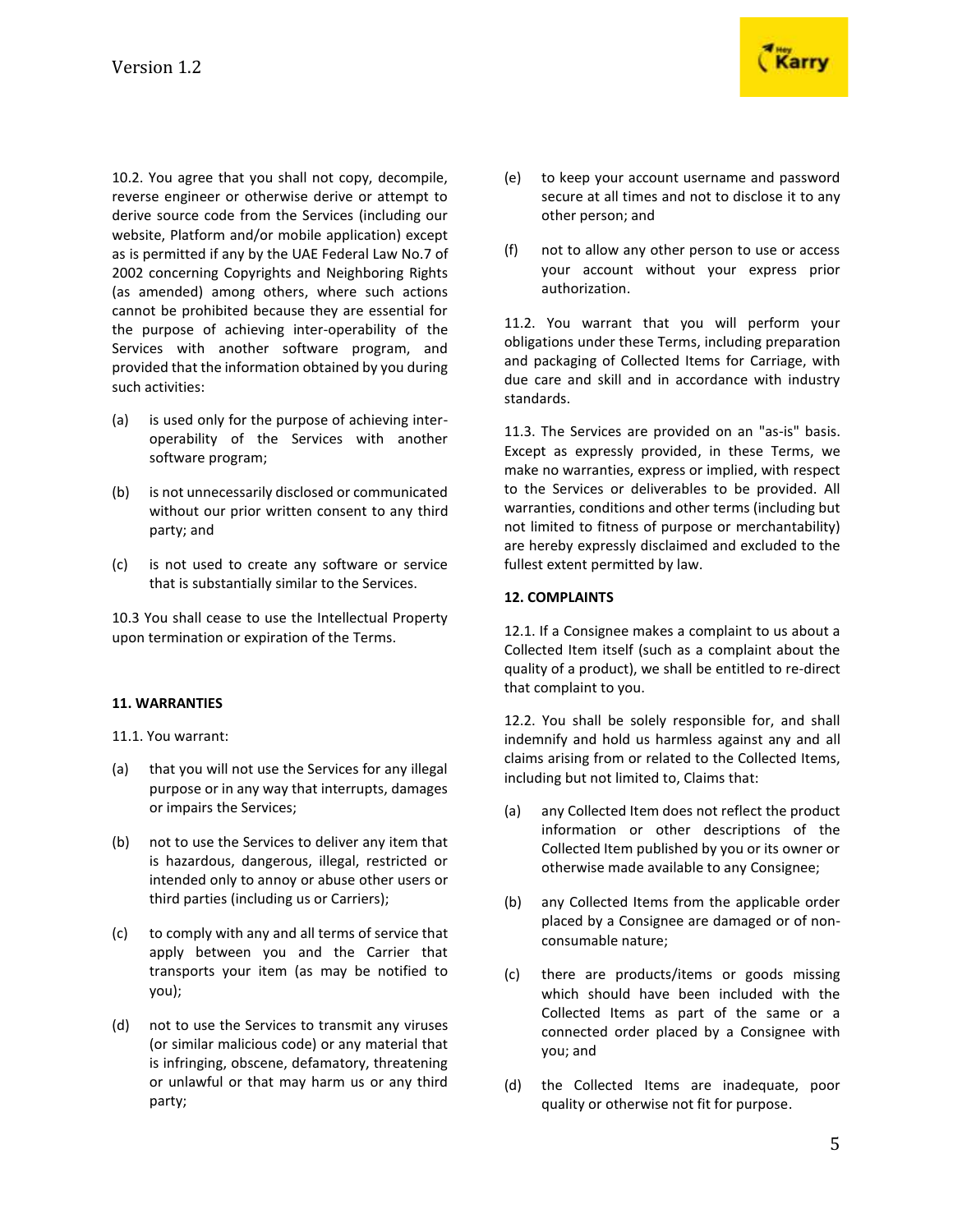

# **13. FORCE MAJEURE**

Save for your obligations to make payment for due and outstanding amounts, neither party will be liable for a failure or delay in performing its obligations under these Terms to the extent that such failure or delay is caused by an event outside of the reasonable control of that party and which could not have been prevented or avoided by that party taking reasonable steps. Should such an event continue for more than 14 days, either party will be entitled to terminate the Services immediately by providing written notice to the other party.

### **14. CONFIDENTIALITY**

14.1 The Receiver expressly undertakes to retain in confidence all information transmitted to it by the Discloser that has been designated as proprietary and/or Confidential Information and/or by the nature of the circumstances surrounding its disclosure, ought in good faith to be treated as proprietary and/or Confidential Information, and agrees to keep such information confidential and shall not use or disclose such information other than as is necessary to perform its obligations under these Terms or unless authorized to do so by the Discloser in writing.

14.2. Notwithstanding Clause 14.1, the Receiver may disclose the Discloser's Confidential Information as required by law and we may always make use of or disclose to third parties such information as may be necessary for the purposes of performing our obligations under these Terms.

14.3. If the Receiver discloses the Discloser's Confidential Information to its employees, directors, contractors or agents, the Receiver shall ensure that the person(s) to whom such information is disclosed, are aware of the confidentiality provisions of these Terms and only use the information for the purposes for which it was provided. Receiver shall accept full responsibility for such persons and hereby agree to indemnify and hold Discloser harmless for any and all breaches of the same.

14.4. Each party acknowledges that the Confidential Information shall remain the property of the Discloser and no right or license whatsoever, express or implied, is granted to the Receiver pursuant to these Terms in respect of any Intellectual Property now or hereafter owned or controlled by the Discloser. The Receiver shall, and shall procure that its employees, directors, contractors or agents, cease using the Confidential Information of the Discloser upon the termination or expiration of the Services.

14.5. All Confidential Information, together with any copies thereof, shall, upon the request of the Discloser, be returned or destroyed as may be instructed by the Discloser. Notwithstanding the foregoing, we may retain copies of Confidential Information for the purposes of and for so long as required by any law or by judicial or administrative process or our legitimate internal compliance issues.

# **15. PERSONAL DATA**

15.1. The parties acknowledge and agree that they will control personal data where a Consignee is a data subject ("Consignee Data"). Each party will ensure that it complies with the relevant legislation including but not limited to the UAE Civil Code, UAE Penal Code and Electronic Transactions and Commerce Law and Cyber Crimes Law and/or any other applicable laws (as appropriate), in full, whenever Consignee's Data is processed by them and/or on their behalf by a data processor.

15.2. You will ensure that a clear and unambiguous notice which is compliant with the applicable laws, is displayed to Consignees or potential Consignees which states that you may use us to fulfill orders and that we may therefore receive and process Consignee Data. You further warrant that you have valid consent from each data subject to share the information with Hey Karry including but not limited to information such as names, phone numbers, addresses and payment details.

15.3. We shall be entitled to retain records of personal and Consignee Data created or received during the provision of the Services that is relevant to our interests until the Services cease or until such records have satisfied all relevant legal, fiscal, accounting, administrative, contractual and archival requirements, whichever event occurs later.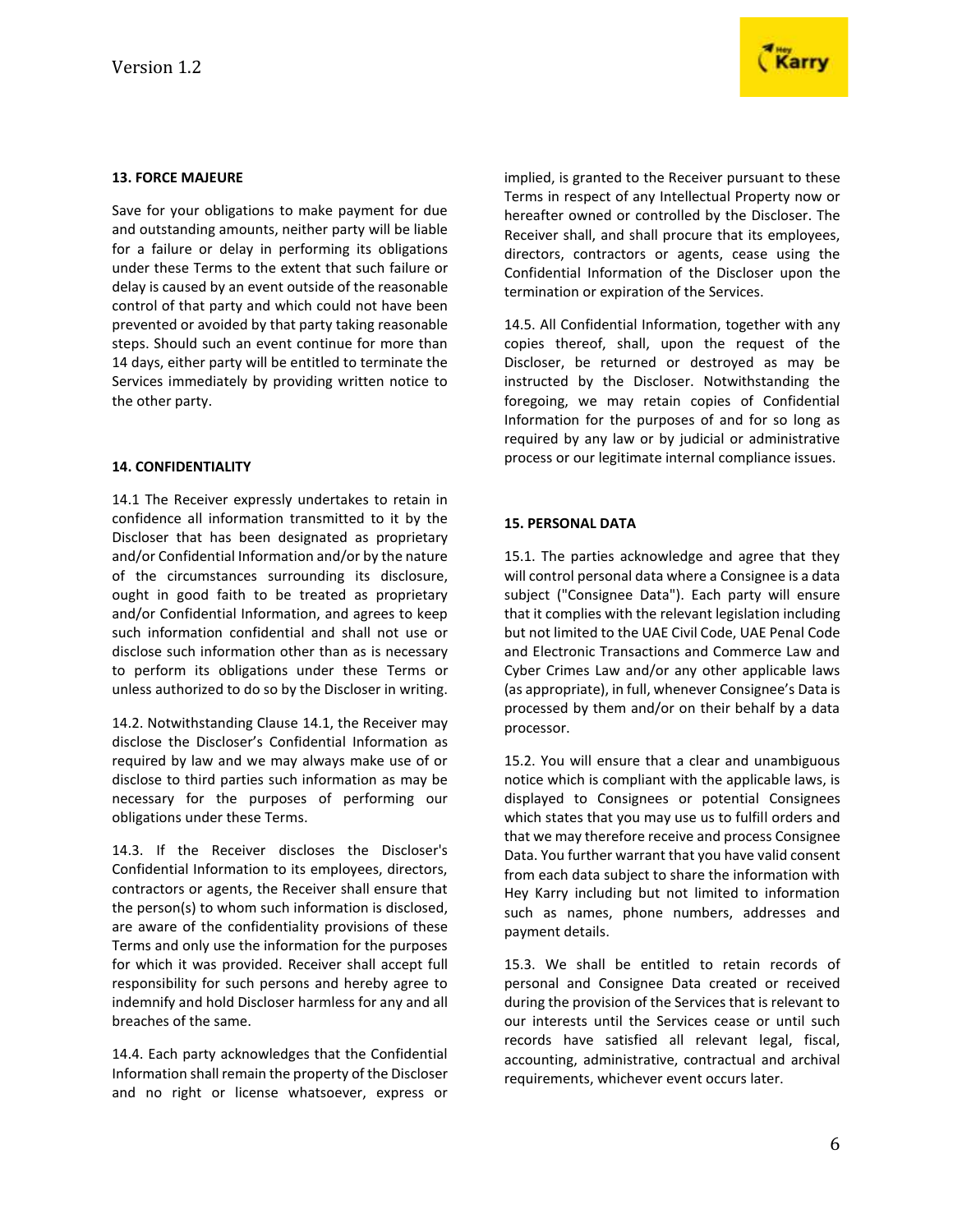

15.4. We shall be compliant with the UAE laws on data protection and you hereby agree and provide consent for us to retain, transfer and process sensitive data in compliance with all relevant laws.

15.5. The parties acknowledge and agree to be governed by the principles of data protection & privacy as applicable under UAE Laws including but not limited to the Constitution of the United Arab Emirates, the Civil Code, the Penal Code, the Electronic Transactions & Commerce Law and the Cyber Crimes Law as amended or replaced from time to time.

### **16. TERM AND TERMINATION**

16.1. The Services shall commence on the effective date you sign the Schedule and shall remain in effect until terminated in accordance with the provisions of these Terms (the "Term'').

16.2. We may terminate these Terms immediately and close your account with us at our sole discretion for any reason whatsoever or if we cease to provide the Services at your location or a destination that you may have requested.

16.3. We reserve the right to suspend, restrict or terminate your access to the Services at any time without notice if we have reasonable grounds to believe you have breached any of your obligations set out in these Terms. We may request you to remedy such breach within a reasonable period of time. Where you fail to remedy such breach, your access to the Services will be automatically suspended, restricted or terminated (as indicated in the notice) upon the expiry of the notice period given in the same. Suspension, restriction or termination of your access to the Services will be without prejudice to any other rights and remedies which we may have accrued prior to the date of suspension, restriction or termination, including but not limited to, our right to take other legal action against you.

16.4. You may terminate these Terms with us by providing us a 90 day written notice for any material breaches in the terms and conditions.

16.5. All outstanding payment obligations in relation to the Services shall survive termination of these Terms. Upon termination, you will pay to us all due or outstanding amounts for the Services rendered up to the date of termination.

# **17. LIABILITY**

17.1 You shall defend, release, indemnify and hold us harmless from and against any and all losses, liabilities, costs and expenses (including reasonable legal costs) arising out of your negligence, willful misconduct or breach of these Terms.

17.2. Carrier's aggregate liability in relation to loss, destruction or damage to Collected Items (taken together) caused by any breach of contract or negligence or that of a Carrier is limited to the cash value of the Collected Items but shall in no event exceed AED500. If you consider that the potential loss or any other damage to you caused by the loss, destruction or damage of all (or part) of a single collection and Carriage of Collected Items would exceed this amount then you must arrange separate cover or insurance to cover such potential loss.

17.3. Carrier's total aggregate liability under or in connection with these terms, whether in contract, or statute or otherwise for loss or damage not limited by Clause 17.1, is limited to the lesser of (i) AED2,000; and (ii) the total Fees paid or payable to us in the two (2) months preceding the event giving rise to the liability.

17.4. We shall not be liable to you for any economic losses (including loss of revenues, profits, contracts, business or anticipated savings) or any special, indirect or consequential losses of any nature, whether or not such losses were known to the parties at the effective date. Notwithstanding anything in these terms to the contrary, nothing in these terms shall limit your liability for death or personal injury caused by your negligence, fraud or any other statutory or other liability which cannot be excluded or limited by law.

17.5. Notwithstanding any provisions elsewhere in this agreement, Hey Karry will not be responsible for and shall have no liability to you for:

(a) the behavior, actions or omissions of any Consignee or any Carrier ;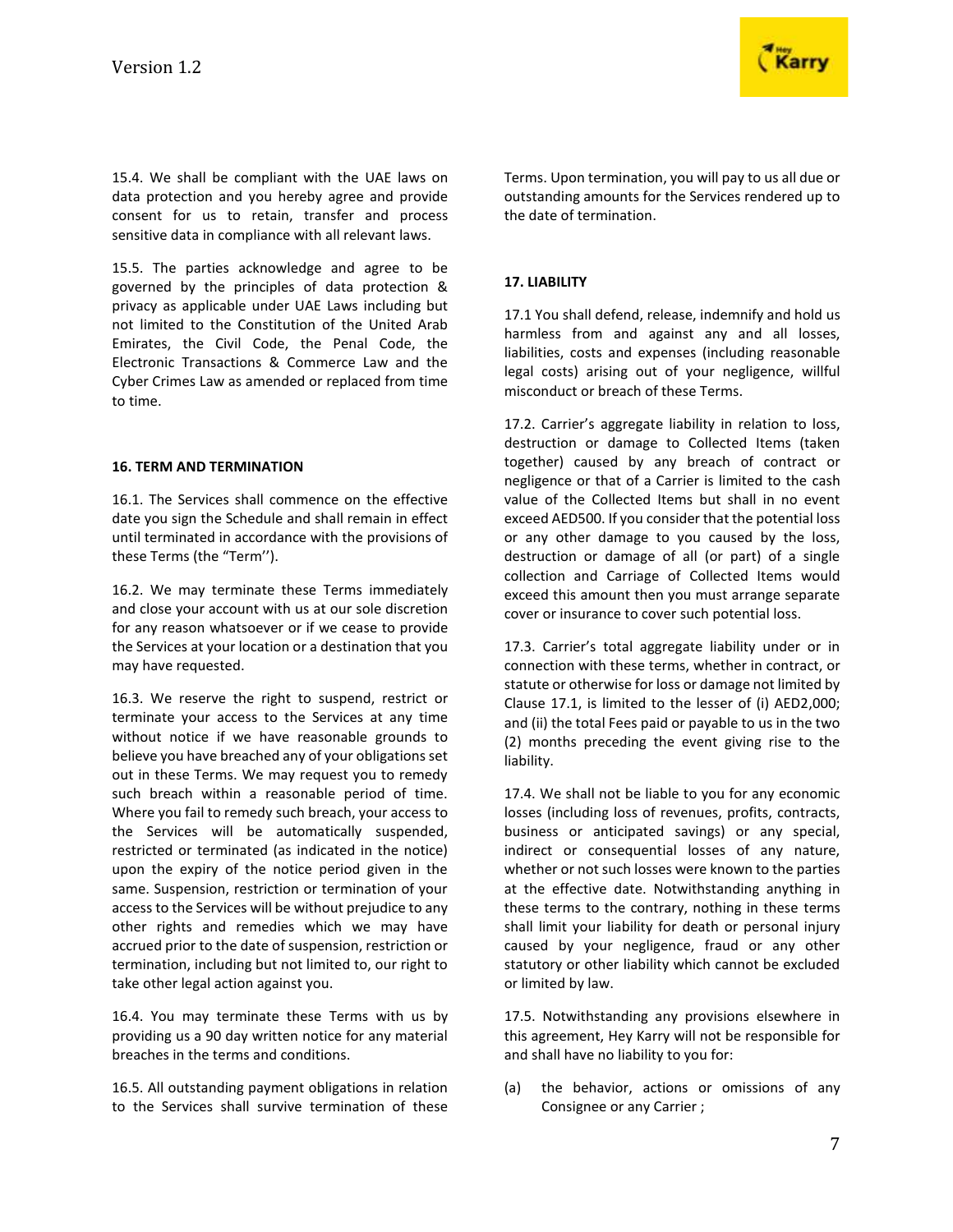

- (b) the actions or omissions of other users of the Service;
- (c) the quality or fitness for purpose of any Collected Item;
- (d) losses, damage, costs or expenses not caused by our breach of these terms; or
- (e) any harm, loss or damage suffered by you or anyone else (including any Consignees) if the Service is interrupted, suspended or otherwise not provided to you or if we do not comply with these terms because of your breach of these terms or events beyond our control (for example, industrial disputes, technical difficulties, failure of or delays in communication networks, acts of terrorism or power failure).

### **18. INDEMNITY**

You agree to indemnify and hold us, our Affiliates, Carriers and their officers, directors, employees and agents harmless from any and all claims, demands, losses, liabilities and expenses (including attorney's fees) arising out or in connection with

- (a) Your use of our Platform and the sale of goods and Carriage Services obtained through your use of our Platform;
- (b) Your breach or violation of these Terms;
- (c) Your violation of the rights of any third party.

### **19. DISCLAIMER**

The Hey Karry Platform is provided on an "as is" and "as available" basis. Hey Karry and its affiliates disclaim all representations and warranties, express, implied or statutory, not expressly set out in these Terms, including implied warranties relating to merchantability fit for purpose or non-infringement. In addition, Hey Karry and its affiliates make no representation,

warranty, or guarantee regarding the reliability, timeliness, quality, suitability or availability of the Hey Karry Platform, or that the Hey Karry Platform will be uninterrupted or error-free. Neither Hey Karry nor its affiliates guarantee the suitability or safety of the Carriage Services. You agree that the entire responsibility arising out of your use of the Hey Karry Platform, and any service or goods requested or provided in connection therewith, remains solely with you, to the maximum extent permitted under UAE law.

### **20. LIMITATION OF LIABILITY**

You understand and accept that Hey Karry does not provide transportation, carriage or logistics services or function as a transportation or goods Carrier and that all such transportation, carriage or logistic services will be provided by a third party Carrier who is not employed by Hey Karry or any of its affiliates. The Carrier's liability for any loss suffered by the Merchant arising out of or relating to these Terms shall not exceed United Arab Emirates dirhams five hundred (AED 500). You further agree that Hey Karry has no responsibility or liability to you in relation to any Carriage Services provided to Consignees other than as expressly set forth under these Terms.

### **21. TECHNICAL LIMITATIONS**

21.1. You acknowledge and accept that your access to the Services are dependent on connectivity over communications networks and facilities that are outside of our operation and/or control and your use of the Services may be subject to limitations, delays and other problems inherent in the use of such networks and facilities.

21.2. We give no warranty that your use of the Services will be uninterrupted or error free. We will use our reasonable endeavors to provide a good, consistent service, however, you acknowledge and accept that we are not responsible for any loss or damage of any kind that you may suffer as a result of any interruption or delay to your access to the Service, or as a result of any failure or error in the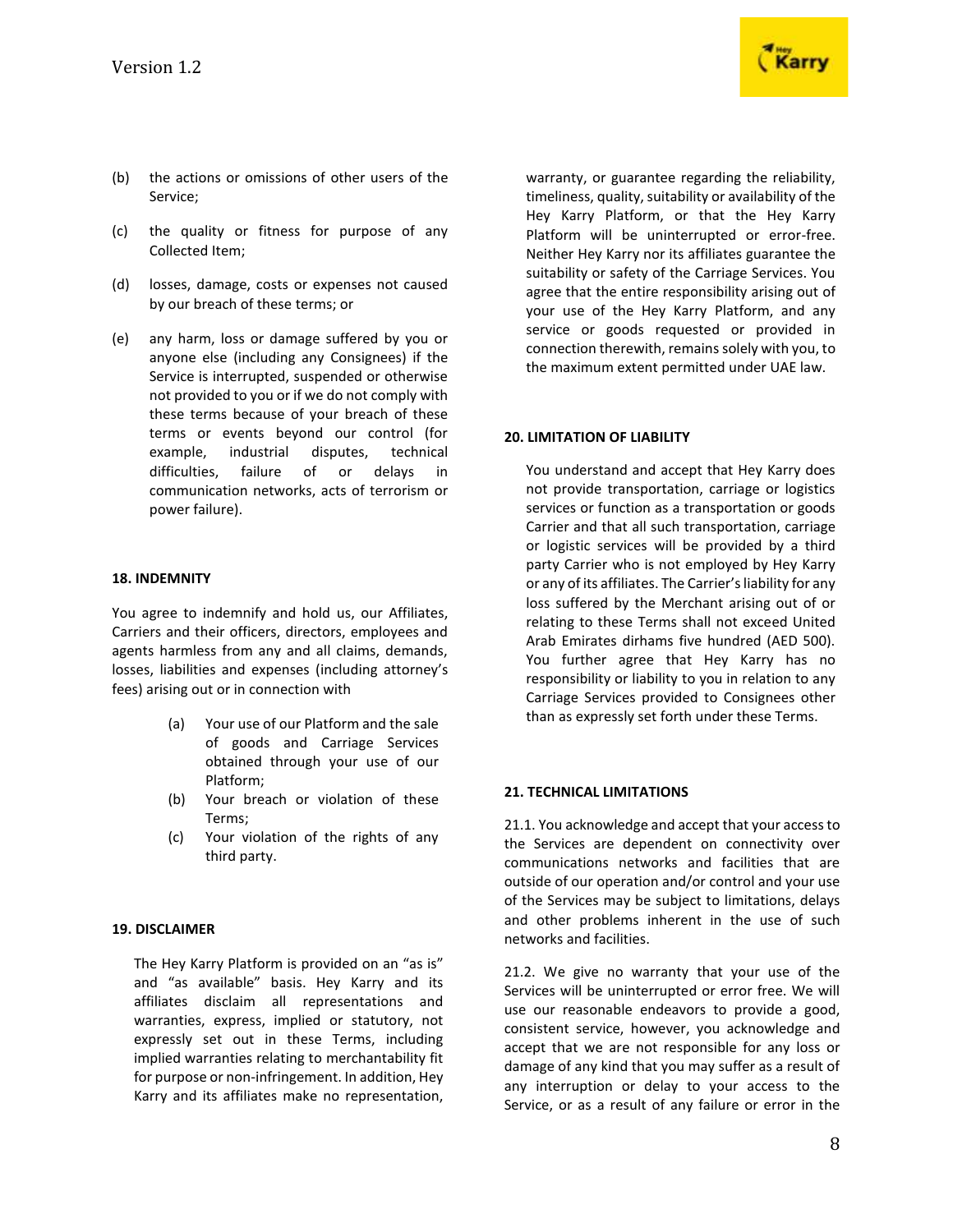

transfer of data over those networks and facilities in connection with your use of the Services.

### **22. CONTACTING US**

Should you need to contact us, please email us at the email address provided on our Website (www.heykarry.com).

### **23. NON-CIRCUMVENTION**

You hereby agree that, for a period of one year from the end of the Term or other termination of these Terms, you will not enter into any agreement, transaction or arrangement with any of the institutions (including their agents, principals and affiliates which they manage or advise) which we have introduced, directly or indirectly, to you pursuant to a direct meeting, or telephone call as prospective service provider, regardless of whether a transaction is consummated with such service providers.

#### **24. GENERAL LEGAL TERMS**

24.1. Unless these Terms expressly state otherwise, all notices under these Terms shall (i) for any notices to be served on us by you, be given in writing and posted, under due registered post, to our registered office address as notified in our website; or (ii) for notices to be served on you by us, be emailed or be given in writing and delivered or posted to the email address or postal address specified by you in the Schedule.

24.2. We can assign, sub-contract and/or otherwise transfer any or all of our rights and/or obligations under these Terms to any company, firm or person. You may not subcontract, assign, novate or otherwise deal with your obligations or interests under these Terms without our prior written consent.

24.3. Subject to these Terms, a provision of these Terms or a right, power or remedy created under it may not be varied or waived except in writing signed by the party to be bound.

24.4. No waiver of any breach of these Terms shall constitute a waiver of any other breach of the same or other provisions of these Terms.

24.5. If any part or provision of these Terms is found by a court of competent jurisdiction or other competent authority to be invalid, unlawful or unenforceable then such part shall be severed from the remainder of these Terms which shall continue to be valid and enforceable to the fullest extent permitted by law.

24.6. These Terms and the Schedules constitute the entire agreement between the parties about its subject matter and supersede all previous agreements, understandings, representations, statements and negotiations on that subject matter whether written or oral. In case of any conflict or inconsistency between these Terms and the Schedule which is signed by both parties, these Terms will supersede and prevail notwithstanding the contents of the Schedule as signed between the parties.

24.7. Each party acknowledges and agrees that it does not rely on, and shall have no remedy in respect of, any promise, assurance, statement, warranty, undertaking or representation made (whether innocently or negligently) by any other party or any other person except as expressly set out in these Terms in respect of which its sole remedy shall be for breach of contract.

24.8. In the event of a dispute arising out of or relating to this contract, including any question regarding its existence, validity or termination, the parties shall first seek settlement of that dispute by mediation in accordance with the Mediation Rules of the DIFC LCIA Arbitration Centre, which Rules are deemed to be incorporated by reference into this clause.

If the dispute is not settled by mediation within 30 days of the commencement of the mediation, or such further period as the parties shall agree in writing, the dispute shall be referred to and finally resolved by arbitration under the Arbitration Rules of the DIFC-LCIA Arbitration Centre, which Rules are deemed to be incorporated by reference into this clause.

The language to be used in the mediation and in the arbitration shall be English. The governing law of the contract shall be the substantive law of United Arab